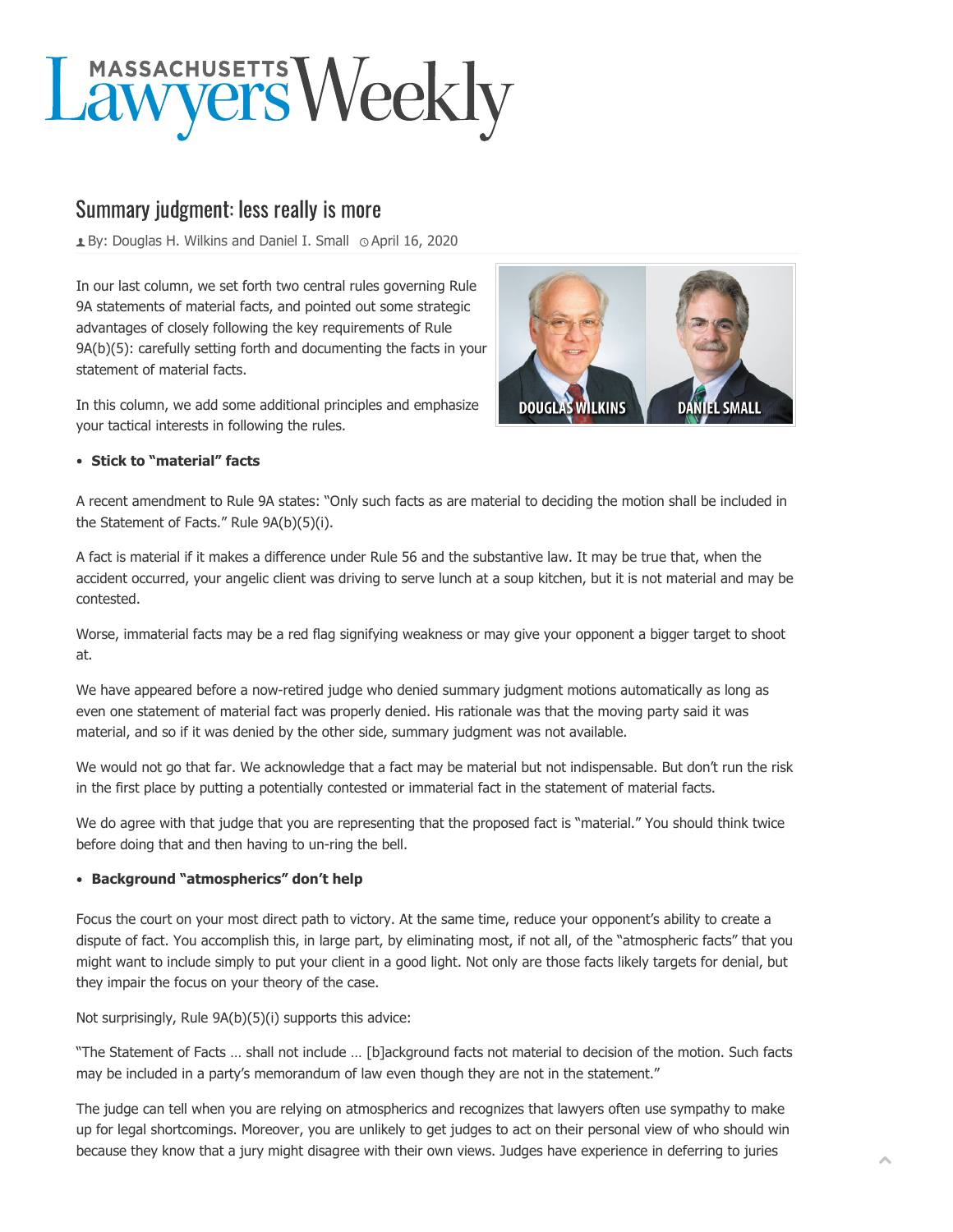rather than taking matters into their own hands. It doesn't take long on the bench before a judge sees first hand that juries often view things differently.

Remember that moving for summary judgment is nothing less than asking the judge to take matters into his or her own hands. If your rationale is that your client is a "good" person or company, you are probably undermining the credibility of any justifiable legal argument you may have.

Excessive reliance on atmospherics, thus, seriously distracts from your path to victory.

#### **Avoid shortcuts**

We know that the rules governing Rule 9A(b)(5) statements are exacting. It is hard to prove that a fact is undisputed, or that the other side has no reasonable prospect of proving a fact at trial. Perhaps because of the difficulty, we have seen counsel resort to shortcuts that, upon analysis, don't work.

For instance, sometimes a Rule 9A(b)(5) statement merely states that a witness testified to such and such. If admitted, the statement only establishes the content of the witness's statement. It does not establish the truth of what the witness said. Only rarely is it material that a witness testified in a particular way.

If you are trying to prove the truth of the underlying fact, you need to state the fact directly, as opposed to reciting the testimony. If you can't do that, then you need to rethink whether the fact is material and whether summary judgment is appropriate.



Another common mistake is to assert that "there is no evidence" when all you really mean is that there is no direct evidence on a given point. Circumstantial evidence counts too.

Other Rule 9A(b)(5) statements recite that the plaintiff agreed at deposition that he or she did not know any facts establishing the defendant's liability. That may be a legitimate proposed fact, but it is not determinative. Obviously, opposing counsel may have evidence from a variety of sources, other than the parties themselves, to prove their case or refute yours.

There is no rule that plaintiffs must be able to prove their entire case through their own testimony. So don't overstate the significance of an opposing party's inability to testify to the key facts, unless you also eliminate other sources.

A related point: You can't discount an opposing party's testimony or affidavit on the ground that it is "self-serving." That is just a credibility argument, which is inappropriate at the summary judgment stage.

Another common mistake is to assert that "there is no evidence" when all you really mean is that there is no direct evidence on a given point. Circumstantial evidence counts too. It is difficult to rule out circumstantial evidence. In no small part, that is because the court must draw all inferences in favor of the party opposing summary judgment.

If your Rule 9A(b)(5) statement alleges that "there is no evidence" on a point, you are opening yourself up to an easy denial based on circumstantial evidence. If you ignore the problem and rely solely on your memorandum, your Rule 9A(b)(5) statement will fail to lay the factual foundation for your motion.

There are other examples, but you get the point.

## **Brevity**

Finally, Rule 9A(b)(5)(i) prohibits statements that are "unnecessarily long," limits all such statements to 20 pages (as served), and prohibits quotations of documents or statutes (that serve no purpose, if the documents are admittedly authentic, but may nevertheless be attached in an appendix to the summary judgment memorandum). This reflects the court's collective experience that moving parties must focus on "just the facts."